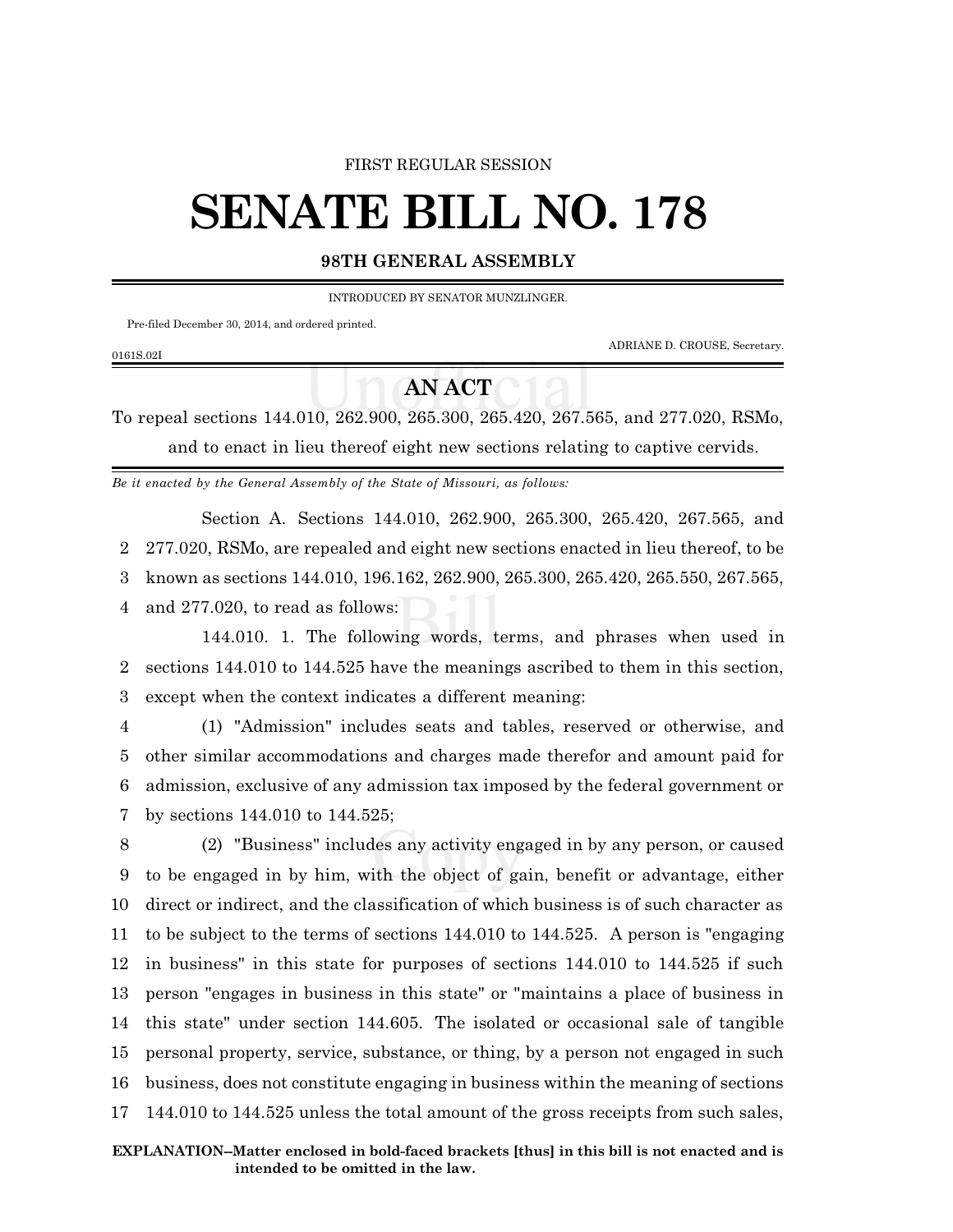exclusive of receipts from the sale of tangible personal property by persons which property is sold in the course of the partial or complete liquidation of a household, farm or nonbusiness enterprise, exceeds three thousand dollars in any calendar year. The provisions of this subdivision shall not be construed to make any sale of property which is exempt from sales tax or use tax on June 1, 1977,

subject to that tax thereafter;

 (3) "Captive wildlife", includes but is not limited to exotic partridges, gray partridge, northern bobwhite quail, ring-necked pheasant, captive waterfowl, captive **[**white-tailed deer,**] cervids and** captive elk **classified as wildlife and not as livestock**, and captive furbearers held under permit issued by the Missouri department of conservation for hunting purposes. The provisions of this subdivision shall not apply to sales tax on a harvested animal;

 (4) "Gross receipts", except as provided in section 144.012, means the total amount of the sale price of the sales at retail including any services other than charges incident to the extension of credit that are a part of such sales made by the businesses herein referred to, capable of being valued in money, whether received in money or otherwise; except that, the term "gross receipts" shall not include the sale price of property returned by customers when the full sale price thereof is refunded either in cash or by credit. In determining any tax due under sections 144.010 to 144.525 on the gross receipts, charges incident to the extension of credit shall be specifically exempted. For the purposes of sections 144.010 to 144.525 the total amount of the sale price above mentioned shall be deemed to be the amount received. It shall also include the lease or rental consideration where the right to continuous possession or use of any article of tangible personal property is granted under a lease or contract and such transfer of possession would be taxable if outright sale were made and, in such cases, the same shall be taxable as if outright sale were made and considered as a sale of such article, and the tax shall be computed and paid by the lessee upon the rentals paid;

 (5) "Livestock", cattle, calves, sheep, swine, ratite birds, including but not limited to, ostrich and emu, aquatic products as defined in section 277.024, llamas, alpaca, buffalo, elk **and captive cervids** documented as obtained from a legal source and not from the wild, goats, horses, other equine, or rabbits raised in confinement for human consumption;

 (6) "Motor vehicle leasing company" shall be a company obtaining a permit from the director of revenue to operate as a motor vehicle leasing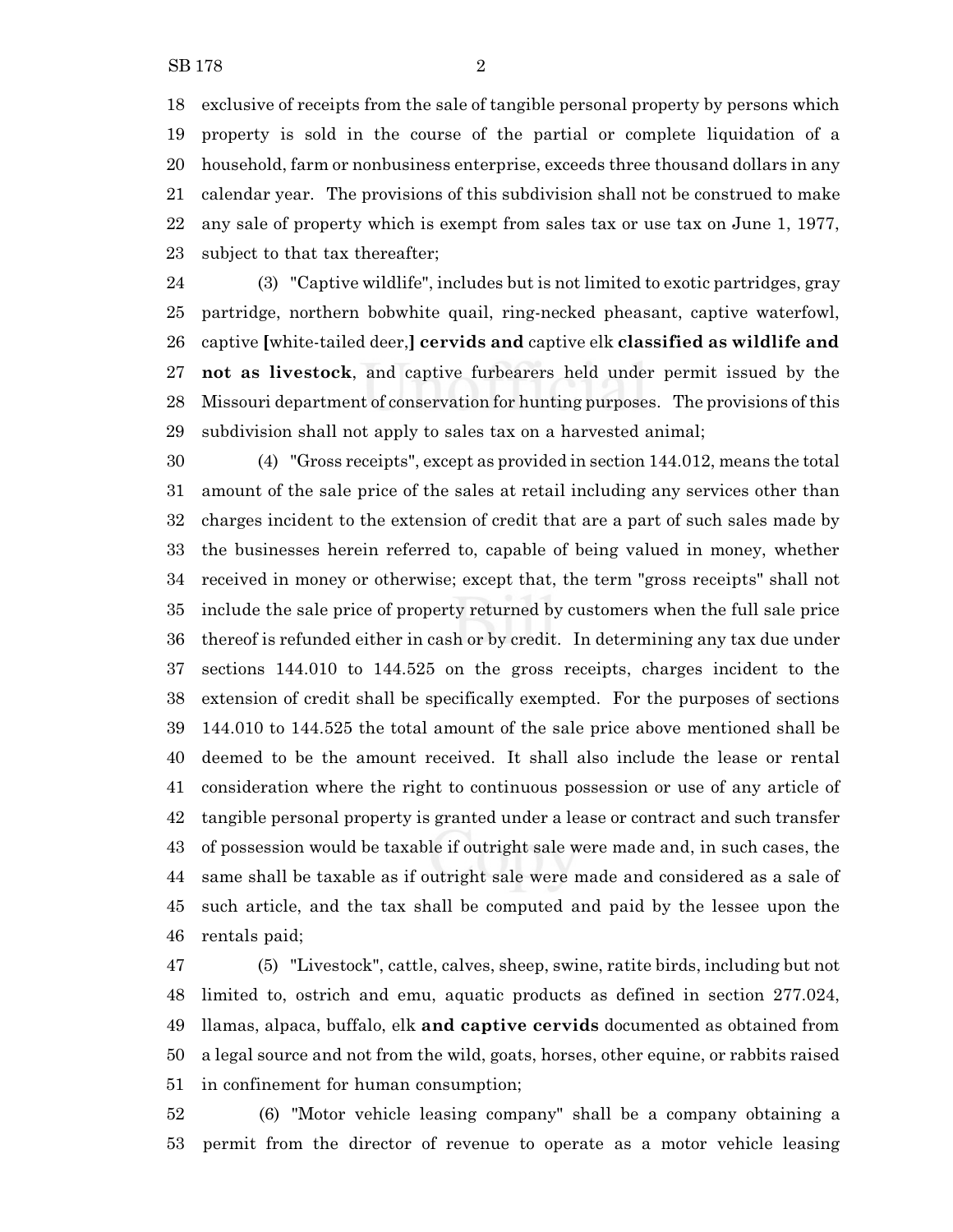company. Not all persons renting or leasing trailers or motor vehicles need to obtain such a permit; however, no person failing to obtain such a permit may avail itself of the optional tax provisions of subsection 5 of section 144.070, as hereinafter provided;

 (7) "Person" includes any individual, firm, copartnership, joint adventure, association, corporation, municipal or private, and whether organized for profit or not, state, county, political subdivision, state department, commission, board, bureau or agency, except the state transportation department, estate, trust, business trust, receiver or trustee appointed by the state or federal court, syndicate, or any other group or combination acting as a unit, and the plural as well as the singular number;

 (8) "Purchaser" means a person who purchases tangible personal property or to whom are rendered services, receipts from which are taxable under sections 144.010 to 144.525;

 (9) "Research or experimentation activities" are the development of an experimental or pilot model, plant process, formula, invention or similar property, and the improvement of existing property of such type. Research or experimentation activities do not include activities such as ordinary testing or inspection of materials or products for quality control, efficiency surveys, advertising promotions or research in connection with literary, historical or similar projects;

 (10) "Sale" or "sales" includes installment and credit sales, and the exchange of properties as well as the sale thereof for money, every closed transaction constituting a sale, and means any transfer, exchange or barter, conditional or otherwise, in any manner or by any means whatsoever, of tangible personal property for valuable consideration and the rendering, furnishing or selling for a valuable consideration any of the substances, things and services herein designated and defined as taxable under the terms of sections 144.010 to 144.525;

 (11) "Sale at retail" means any transfer made by any person engaged in business as defined herein of the ownership of, or title to, tangible personal property to the purchaser, for use or consumption and not for resale in any form as tangible personal property, for a valuable consideration; except that, for the purposes of sections 144.010 to 144.525 and the tax imposed thereby: (i) purchases of tangible personal property made by duly licensed physicians, dentists, optometrists and veterinarians and used in the practice of their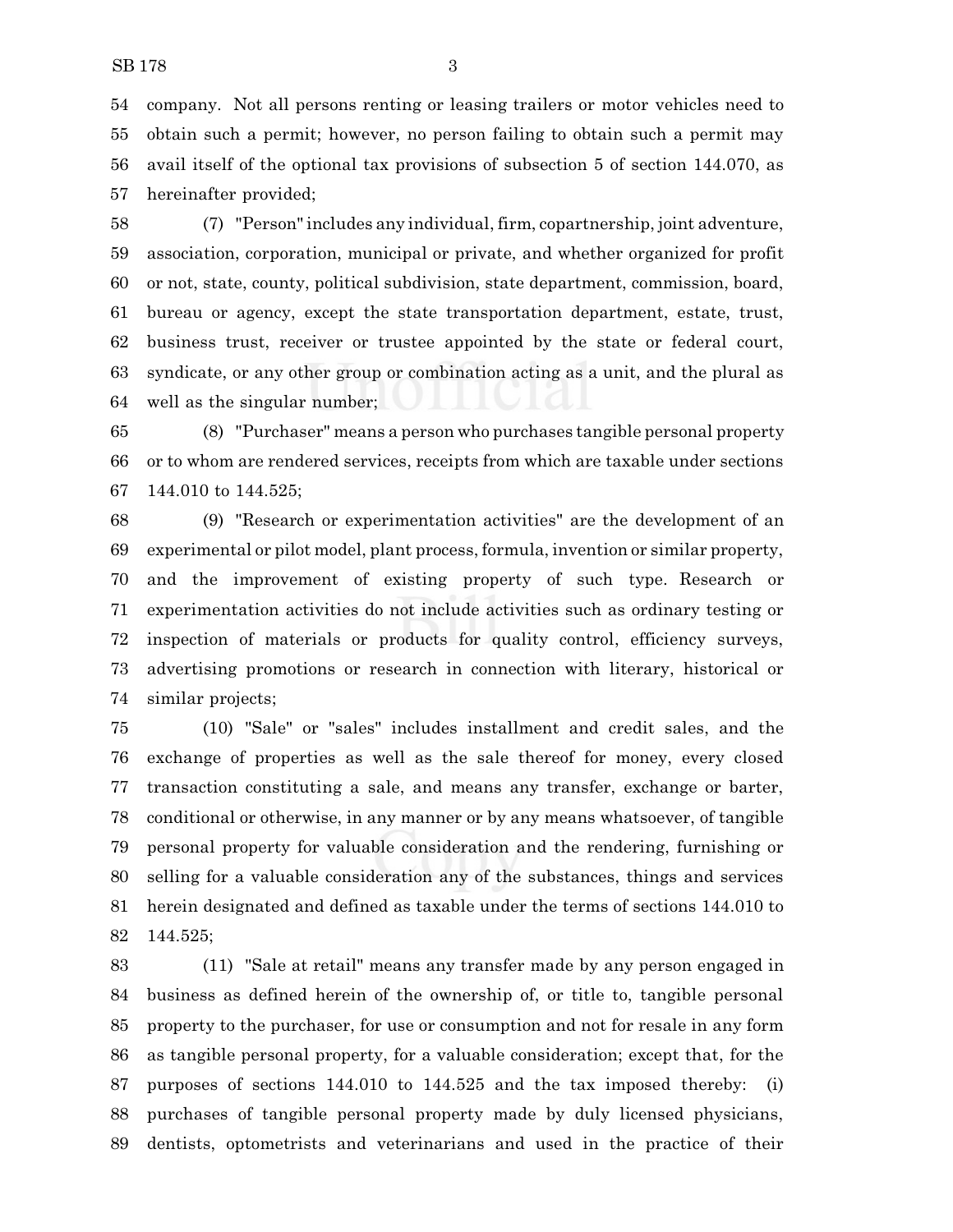professions shall be deemed to be purchases for use or consumption and not for resale; and (ii) the selling of computer printouts, computer output or microfilm or microfiche and computer-assisted photo compositions to a purchaser to enable the purchaser to obtain for his or her own use the desired information contained in such computer printouts, computer output on microfilm or microfiche and computer-assisted photo compositions shall be considered as the sale of a service and not as the sale of tangible personal property. Where necessary to conform to the context of sections 144.010 to 144.525 and the tax imposed thereby, the term "sale at retail" shall be construed to embrace:

 (a) Sales of admission tickets, cash admissions, charges and fees to or in places of amusement, entertainment and recreation, games and athletic events; (b) Sales of electricity, electrical current, water and gas, natural or artificial, to domestic, commercial or industrial consumers;

 (c) Sales of local and long distance telecommunications service to telecommunications subscribers and to others through equipment of telecommunications subscribers for the transmission of messages and conversations, and the sale, rental or leasing of all equipment or services pertaining or incidental thereto;

 (d) Sales of service for transmission of messages by telegraph companies; (e) Sales or charges for all rooms, meals and drinks furnished at any hotel, motel, tavern, inn, restaurant, eating house, drugstore, dining car, tourist camp, tourist cabin, or other place in which rooms, meals or drinks are regularly served to the public;

 (f) Sales of tickets by every person operating a railroad, sleeping car, dining car, express car, boat, airplane, and such buses and trucks as are licensed by the division of motor carrier and railroad safety of the department of economic development of Missouri, engaged in the transportation of persons for hire;

 (12) "Seller" means a person selling or furnishing tangible personal property or rendering services, on the receipts from which a tax is imposed pursuant to section 144.020;

 (13) The noun "tax" means either the tax payable by the purchaser of a commodity or service subject to tax, or the aggregate amount of taxes due from the vendor of such commodities or services during the period for which he or she is required to report his or her collections, as the context may require;

 (14) "Telecommunications service", for the purpose of this chapter, the transmission of information by wire, radio, optical cable, coaxial cable, electronic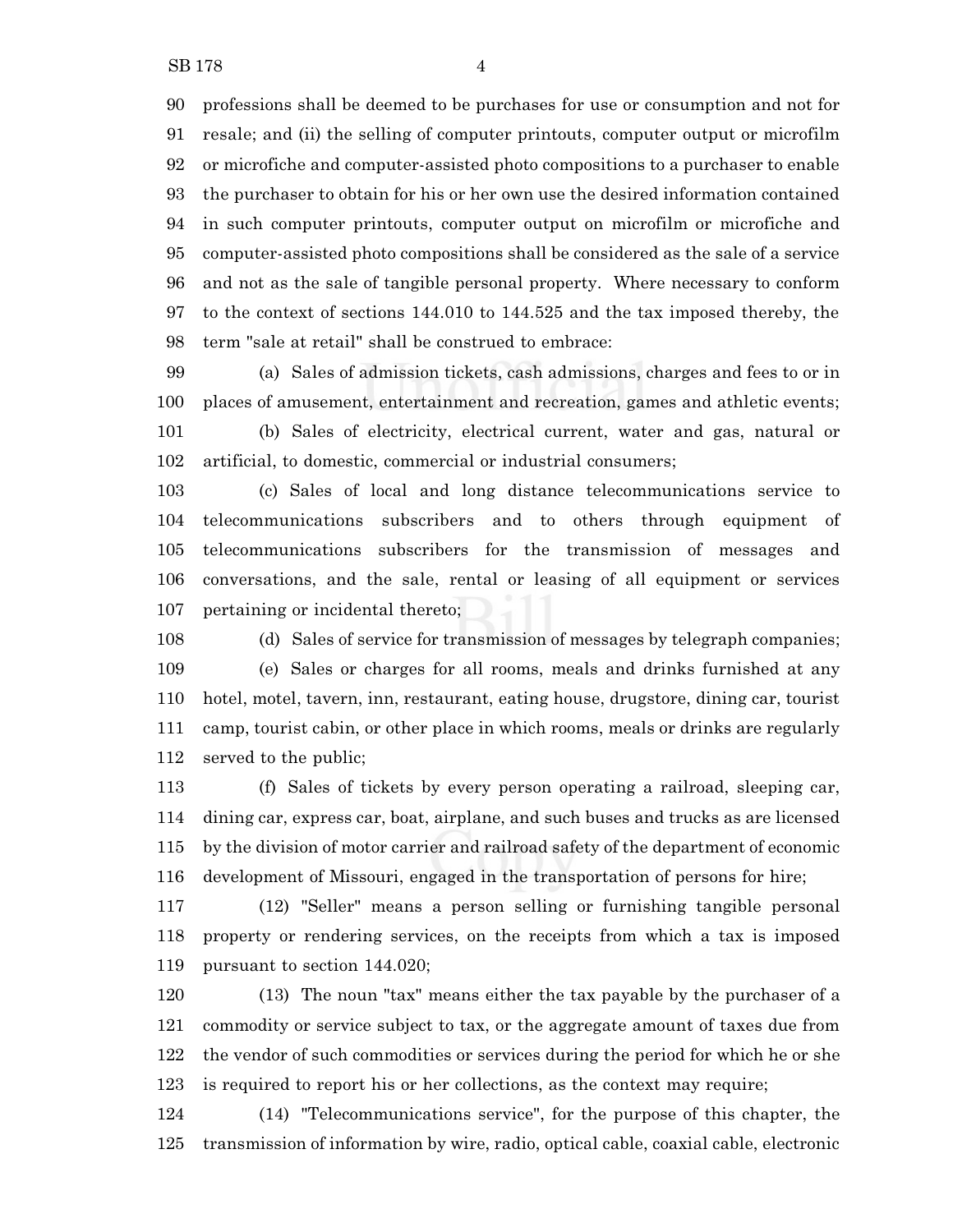impulses, or other similar means. As used in this definition, "information" means knowledge or intelligence represented by any form of writing, signs, signals, pictures, sounds, or any other symbols. Telecommunications service does not include the following if such services are separately stated on the customer's bill or on records of the seller maintained in the ordinary course of business:

 (a) Access to the internet, access to interactive computer services or electronic publishing services, except the amount paid for the telecommunications service used to provide such access;

(b) Answering services and one-way paging services;

 (c) Private mobile radio services which are not two-way commercial mobile radio services such as wireless telephone, personal communications services or enhanced specialized mobile radio services as defined pursuant to federal law; or

(d) Cable or satellite television or music services; and

 (15) "Product which is intended to be sold ultimately for final use or consumption" means tangible personal property, or any service that is subject to state or local sales or use taxes, or any tax that is substantially equivalent thereto, in this state or any other state.

 2. For purposes of the taxes imposed under sections 144.010 to 144.525, and any other provisions of law pertaining to sales or use taxes which incorporate the provisions of sections 144.010 to 144.525 by reference, the term "manufactured homes" shall have the same meaning given it in section 700.010.

 3. Sections 144.010 to 144.525 may be known and quoted as the "Sales Tax Law".

**196.162. 1. It shall be lawful to sell captive cervid meat documented as obtained from a legal source and not from the wild, so long as the captive cervids are:**

**(1) Commercially raised for food;**

 **(2) Raised, slaughtered, and processed under a joint voluntary inspection program conducted by the department of agriculture and the department of health and senior services; and**

 **(3) Under a voluntary inspection program administered by the United States Department of Agriculture for game animals that are inspected and approved in accordance with 9 CFR 352.**

 **2. In the marketing and sale of captive cervid meat, all meat shall be appropriately and conspicuously labeled, marked, or tagged setting forth the type of animal from which such meat was derived.**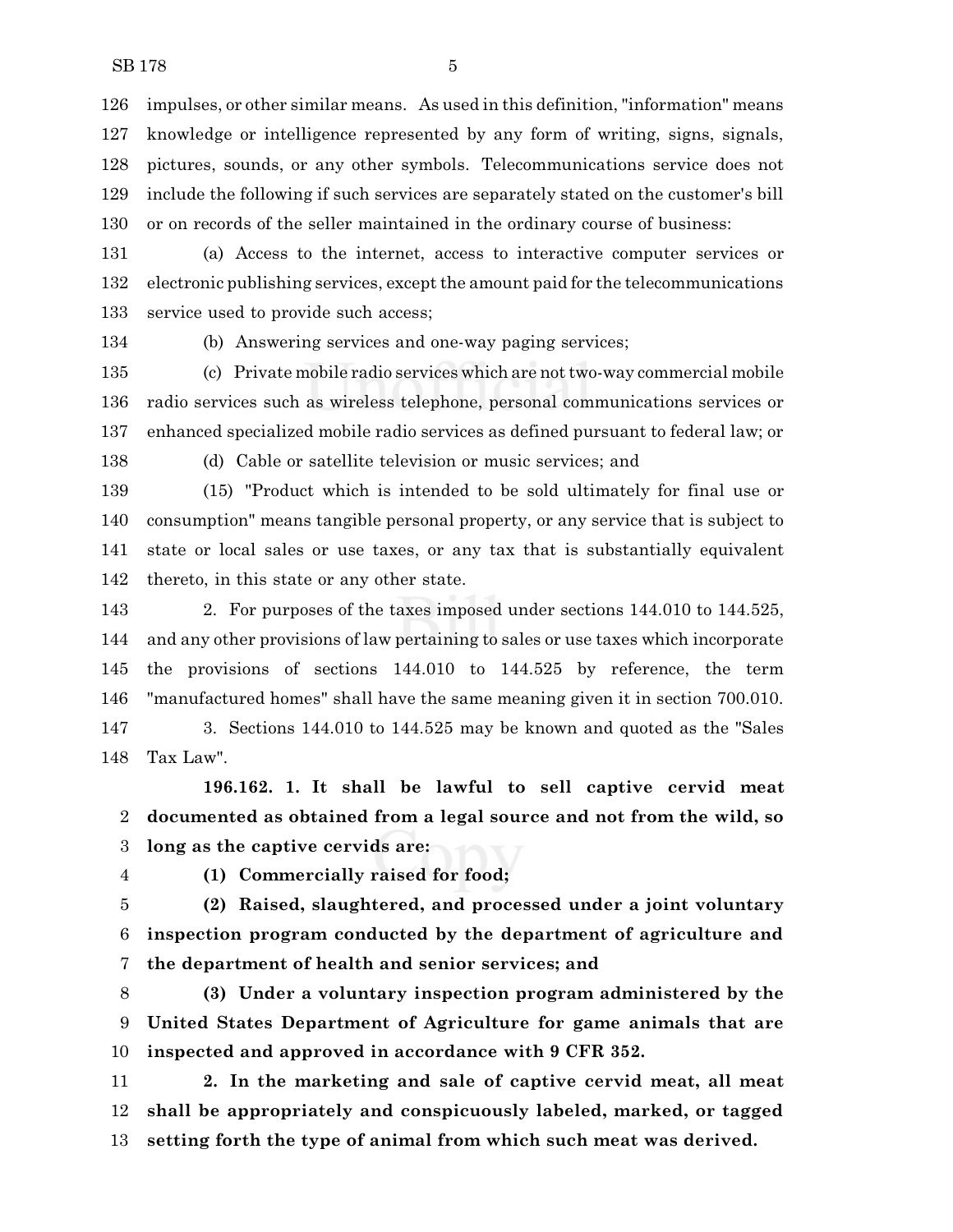**3. Both the department of agriculture and the department of health and senior services shall have the authority to promulgate rules and regulations for the enforcement of this section. Any rule or portion of a rule, as that term is defined in section 536.010, that is created under the authority delegated in sections 196.970 to 196.984 shall become effective only if it complies with and is subject to all of the provisions of chapter 536 and, if applicable, section 536.028. Sections 196.970 to 196.984 and chapter 536 are nonseverable and if any of the powers vested with the general assembly pursuant to chapter 536 to review, to delay the effective date, or to disapprove and annul a rule are subsequently held unconstitutional, then the grant of rulemaking authority and any rule proposed or adopted after August 28, 2015, shall be invalid and void.**

262.900. 1. As used in this section, the following terms mean:

 (1) "Agricultural products", an agricultural, horticultural, viticultural, or vegetable product, growing of grapes that will be processed into wine, bees, honey, fish or other aquacultural product, planting seed, livestock, a livestock product, a forestry product, poultry or a poultry product, either in its natural or processed state, that has been produced, processed, or otherwise had value added to it in this state;

 (2) "Blighted area", that portion of the city within which the legislative authority of such city determines that by reason of age, obsolescence, inadequate, or outmoded design or physical deterioration have become economic and social liabilities, and that such conditions are conducive to ill health, transmission of disease, crime or inability to pay reasonable taxes;

(3) "Department", the department of agriculture;

 (4) "Domesticated animal", cattle, calves, sheep, swine, ratite birds including but not limited to ostrich and emu, llamas, alpaca, buffalo, elk documented as obtained from a legal source and not from the wild, goats, or horses, other equines, or rabbits raised in confinement for human consumption;

(5) "Grower UAZ", a type of UAZ:

 (a) That can either grow produce, raise livestock, or produce other value-added agricultural products;

 (b) That does not exceed fifty laying hens, six hundred fifty broiler chickens, or thirty domesticated animals;

(6) "Livestock", cattle, calves, sheep, swine, ratite birds including but not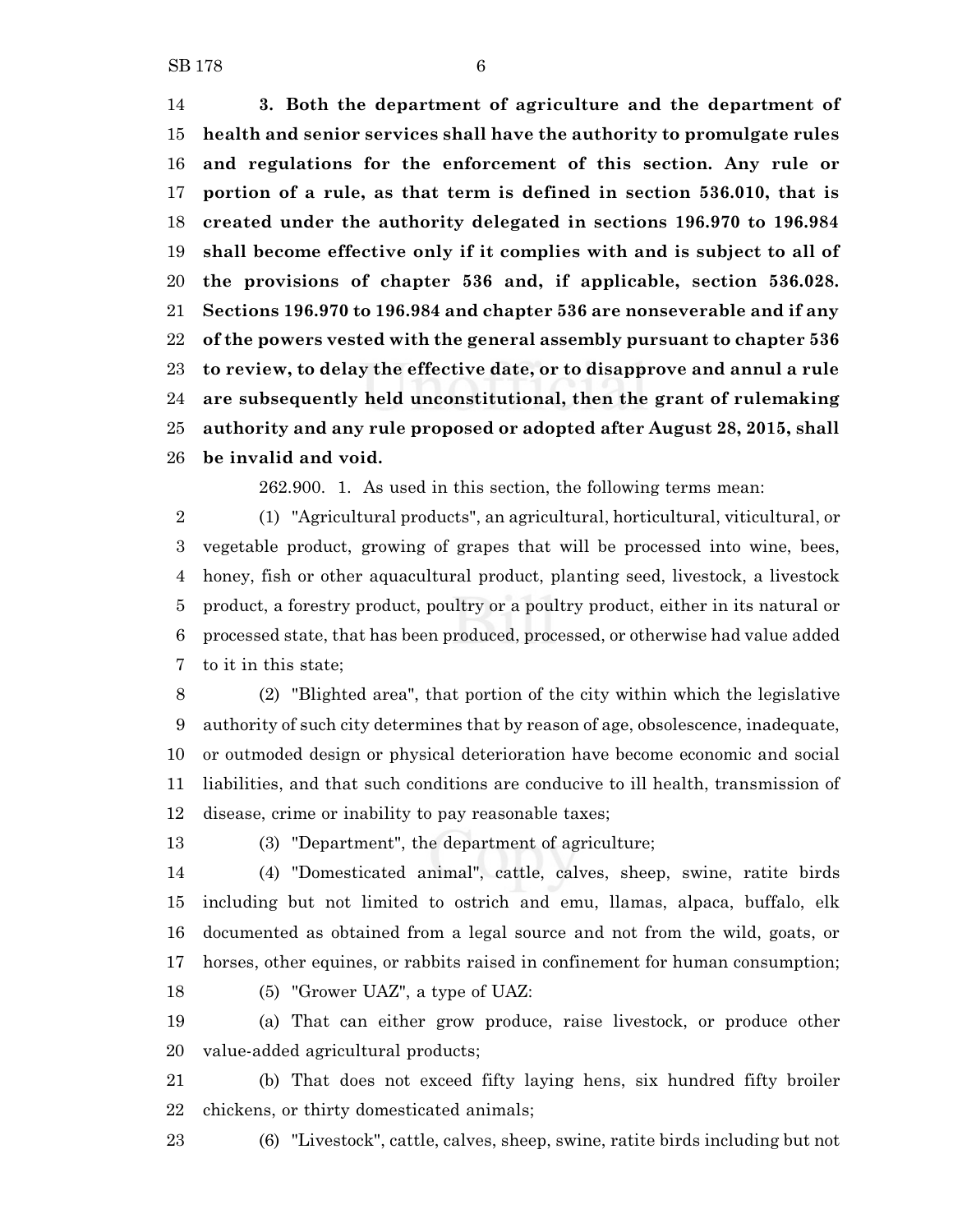limited to ostrich and emu, aquatic products as defined in section 277.024, llamas, alpaca, buffalo, elk **and captive cervids** documented as obtained from a legal source and not from the wild, goats, or horses, other equines, or rabbits raised in confinement for human consumption;

 (7) "Locally grown", a product that was grown or raised in the same county or city not within a county in which the UAZ is located or in an adjoining county or city not within a county. For a product raised or sold in a city not within a county, locally grown also includes an adjoining county with a charter form of government with more than nine hundred fifty thousand inhabitants and those adjoining said county;

(8) "Processing UAZ", a type of UAZ:

(a) That processes livestock or poultry for human consumption;

(b) That meets federal and state processing laws and standards;

(c) Is a qualifying small business approved by the department;

(9) "Meat", any edible portion of livestock or poultry carcass or part

thereof;

 (10) "Meat product", anything containing meat intended for or capable of use for human consumption, which is derived, in whole or in part, from livestock

or poultry;

 (11) "Poultry", any domesticated bird intended for human consumption; (12) "Qualifying small business", those enterprises which are established within an Urban Agricultural Zone subsequent to its creation, and which meet the definition established for the Small Business Administration and set forth in Section 121.301 of Part 121 of Title 13 of the Code of Federal Regulations;

 (13) "Value-added agricultural products", any product or products that are the result of:

 (a) Using an agricultural product grown in this state to produce a meat or dairy product in this state;

 (b) A change in the physical state or form of the original agricultural product;

 (c) An agricultural product grown in this state which has had its value enhanced by special production methods such as organically grown products; or (d) A physical segregation of a commodity or agricultural product grown in this state that enhances its value such as identity preserved marketing systems;

(14) "Urban agricultural zone" or "UAZ", a zone within a metropolitan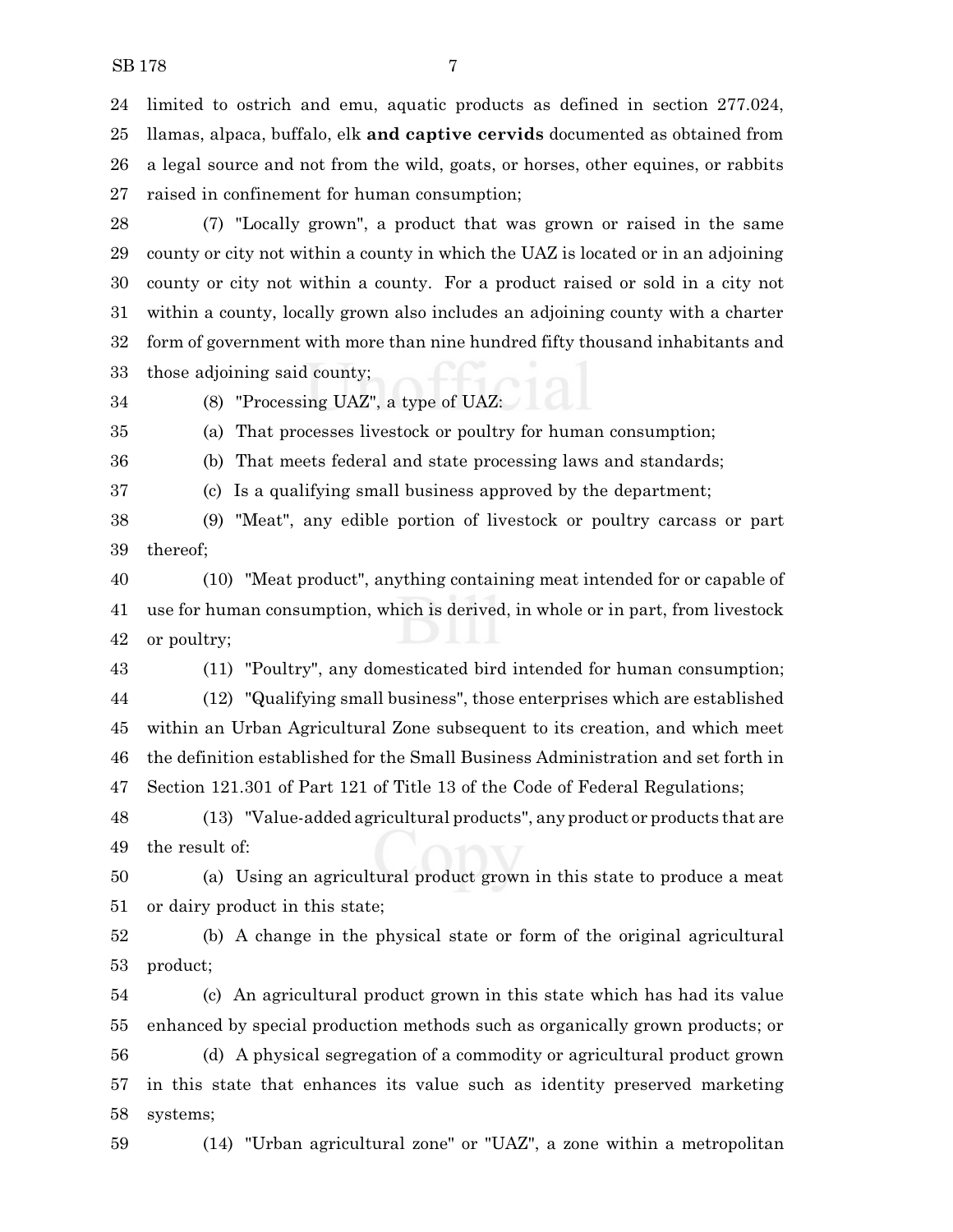statistical area as defined by the United States Office of Budget and Management

 that has one or more of the following entities that is a qualifying small business and approved by the department, as follows:

 (a) Any organization or person who grows produce or other agricultural products;

(b) Any organization or person that raises livestock or poultry;

(c) Any organization or person who processes livestock or poultry;

 (d) Any organization that sells at a minimum seventy-five percent locally grown food;

(15) "Vending UAZ", a type of UAZ:

 (a) That sells produce, meat, or value-added locally grown agricultural goods;

 (b) That is able to accept food stamps under the provisions of the Supplemental Nutrition Assistance Program as a form of payment; and

 (c) Is a qualifying small business that is approved by the department for an UAZ vendor license.

 2. (1) A person or organization shall submit to any incorporated municipality an application to develop an UAZ on a blighted area of land. Such application shall demonstrate or identify on the application:

 (a) If the person or organization is a grower UAZ, processing UAZ, vending UAZ, or a combination of all three types of UAZs provided in this paragraph, in which case the person or organization shall meet the requirements of each type of UAZ in order to qualify;

(b) The number of jobs to be created;

(c) The types of products to be produced; and

 (d) If applying for a vending UAZ, the ability to accept food stamps under the provisions of the Supplemental Nutrition Assistance Program if selling products to consumers.

 (2) A municipality shall review and modify the application as necessary before either approving or denying the request to establish an UAZ.

 (3) Approval of the UAZ by such municipality shall be reviewed five and ten years after the development of the UAZ. After twenty-five years, the UAZ shall dissolve. If the municipality finds during its review that the UAZ is not meeting the requirements set out in this section, the municipality may dissolve the UAZ.

3. The governing body of any municipality planning to seek designation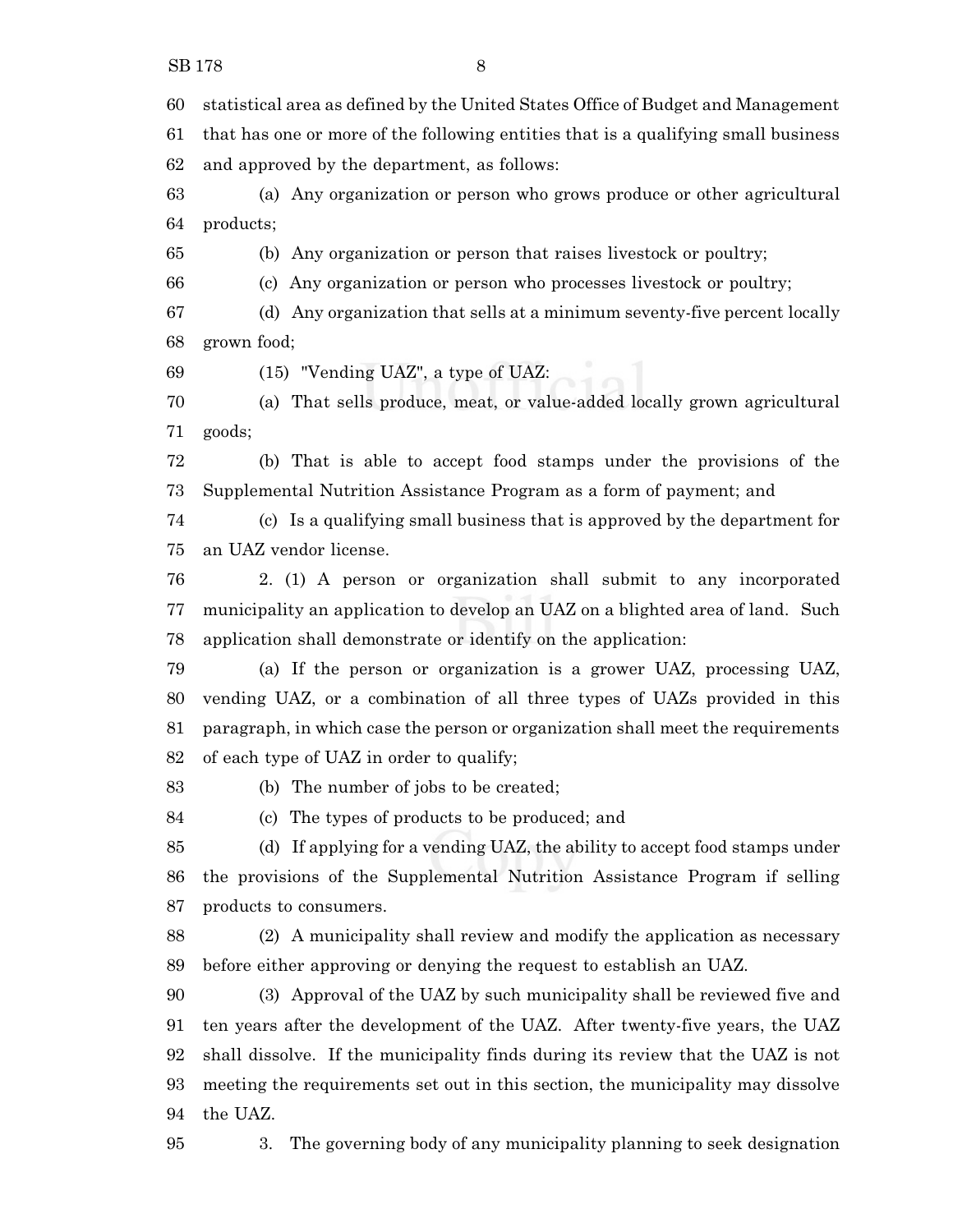of an urban agricultural zone shall establish an urban agricultural zone board. The number of members on the board shall be seven. One member of the board shall be appointed by the school district or districts located within the area proposed for designation of an urban agricultural zone. Two members of the board shall be appointed by other affected taxing districts. The remaining four members shall be chosen by the chief elected officer of the municipality. The four members chosen by the chief elected officer of the municipality shall all be residents of the county or city not within a county in which the UAZ is to be located, and at least one of such four members shall have experience in or represent organizations associated with sustainable agriculture, urban farming, community gardening, or any of the activities or products authorized by this section for UAZs.

 4. The school district member and the two affected taxing district members shall each have initial terms of five years. Of the four members appointed by the chief elected official, two shall have initial terms of four years, and two shall have initial terms of three years. Thereafter, members shall serve terms of five years. Each member shall hold office until a successor has been appointed. All vacancies shall be filled in the same manner as the original appointment. For inefficiency or neglect of duty or misconduct in office, a member of the board may be removed by the applicable appointing authority.

 5. A majority of the members shall constitute a quorum of such board for the purpose of conducting business and exercising the powers of the board and for all other purposes. Action may be taken by the board upon a vote of a majority of the members present.

 6. The members of the board annually shall elect a chair from among the members.

 7. The role of the board shall be to conduct the activities necessary to advise the governing body on the designation of an urban agricultural zone and any other advisory duties as determined by the governing body. The role of the board after the designation of an urban agricultural zone shall be review and assessment of zone activities.

 8. Prior to the adoption of an ordinance proposing the designation of an urban agricultural zone, the urban agricultural board shall fix a time and place for a public hearing and notify each taxing district located wholly or partially within the boundaries of the proposed urban agricultural zone. The board shall send, by certified mail, a notice of such hearing to all taxing districts and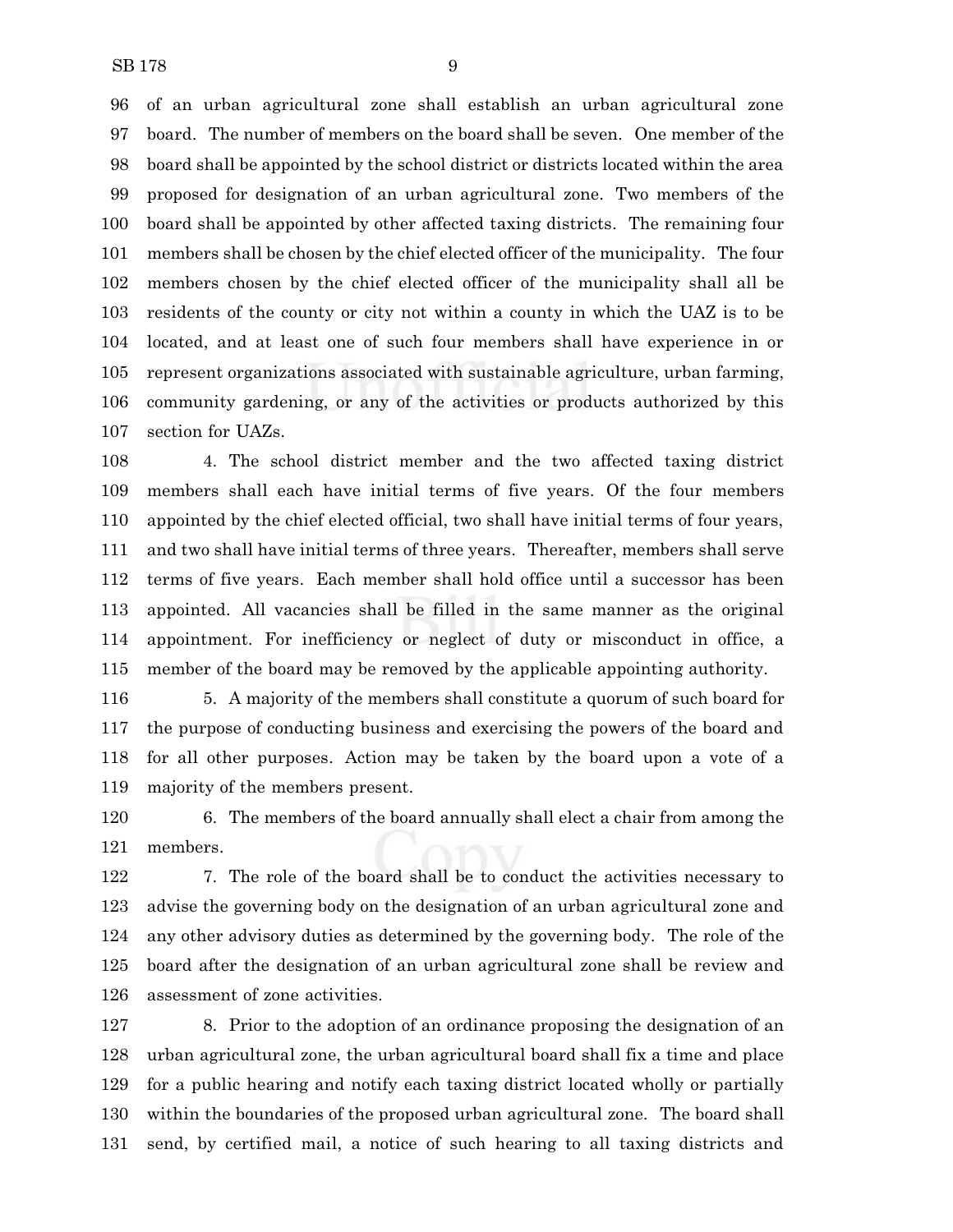political subdivisions in the area to be affected and shall publish notice of such hearing in a newspaper of general circulation in the area to be affected by the designation at least twenty days prior to the hearing but not more than thirty days prior to the hearing. Such notice shall state the time, location, date, and purpose of the hearing. At the public hearing any interested person or affected taxing district may file with the board written objections to, or comments on, and may be heard orally in respect to, any issues embodied in the notice. The board shall hear and consider all protests, objections, comments, and other evidence presented at the hearing. The hearing may be continued to another date without further notice other than a motion to be entered upon the minutes fixing the time

and place of the subsequent hearing.

 9. Following the conclusion of the public hearing required under subsection 8 of this section, the governing authority of the municipality may adopt an ordinance designating an urban agricultural zone.

 10. The real property of the UAZ shall not be subject to assessment or payment of ad valorem taxes on real property imposed by the cities affected by this section, or by the state or any political subdivision thereof, for a period of up to twenty-five years as specified by ordinance under subsection 9 of this section, except to such extent and in such amount as may be imposed upon such real property during such period, as was determined by the assessor of the county in which such real property is located, or, if not located within a county, then by the assessor of such city, in an amount not greater than the amount of taxes due and payable thereon during the calendar year preceding the calendar year during which the urban agricultural zone was designated. The amounts of such tax assessments shall not be increased during such period so long as the real property is used in furtherance of the activities provided under the provisions of subdivision (13) of subsection 1 of this section. At the conclusion of the period of abatement provided by the ordinance, the property shall then be reassessed. If only a portion of real property is used as an UAZ, then only that portion of real property shall be exempt from assessment or payment of ad valorem taxes on such property, as provided by this section.

 11. If the water services for the UAZ are provided by the municipality, the municipality may authorize a grower UAZ to pay wholesale water rates. If available, for the cost of water consumed on the UAZ and pay fifty percent of the standard cost to hook onto the water source.

12. (1) Any local sales tax revenues received from the sale of agricultural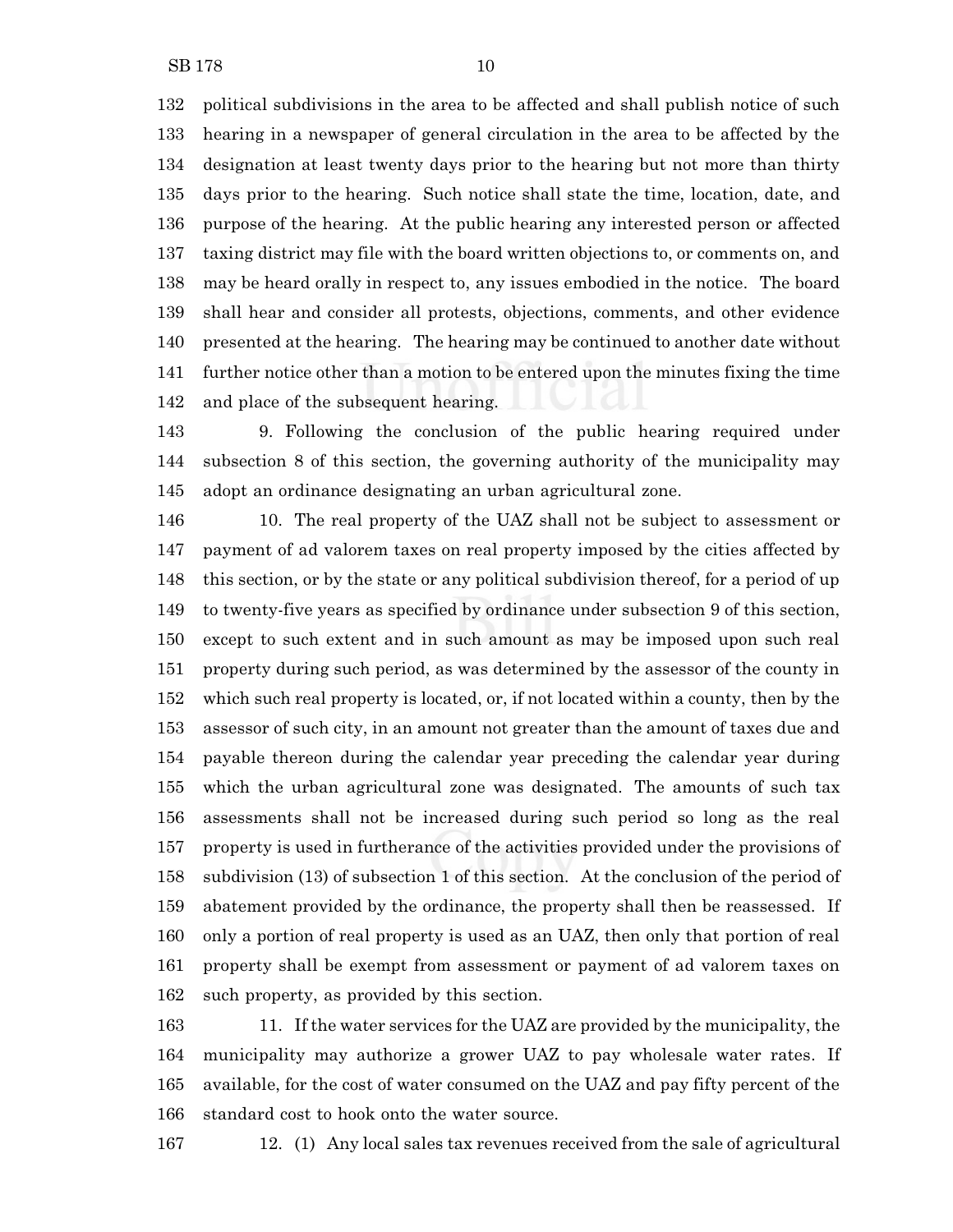products sold in the UAZ shall be deposited in the urban agricultural zone fund established in subdivision (2) of this subsection. An amount equal to one percent shall be retained by the director of revenue for deposit in the general revenue fund to offset the costs of collection.

 (2) There is hereby created in the state treasury the "Urban Agricultural Zone Fund", which shall consist of money collected under subdivision (1) of this subsection. The state treasurer shall be custodian of the fund. In accordance with sections 30.170 and 30.180, the state treasurer may approve disbursements. The fund shall be a dedicated fund and, upon appropriation, shall be used for the purposes authorized by this section. Notwithstanding the provisions of section 33.080 to the contrary, any moneys remaining in the fund at the end of the biennium shall not revert to the credit of the general revenue fund. The state treasurer shall invest moneys in the fund in the same manner as other funds are invested. Any interest and moneys earned on such investments shall be credited to the fund. School districts may apply to the department for money in the fund to be used for the development of curriculum on or the implementation of urban farming practices under the guidance of the University of Missouri extension service and a certified vocational agricultural instructor. The funds are to be distributed on a competitive basis within the school district or districts in which the UAZ is located pursuant to rules to be promulgated by the department, with special consideration given to the relative number of students eligible for free and reduced-price lunches attending the schools within such district or districts.

 13. Any rule or portion of a rule, as that term is defined in section 536.010, that is created under the authority delegated in this section shall become effective only if it complies with and is subject to all of the provisions of chapter 536 and, if applicable, section 536.028. This section and chapter 536 are nonseverable and if any of the powers vested with the general assembly pursuant to chapter 536 to review, to delay the effective date, or to disapprove and annul a rule are subsequently held unconstitutional, then the grant of rulemaking authority and any rule proposed or adopted after August 28, 2013, shall be invalid and void.

 14. The provisions of this section shall not apply to any county with a charter form of government and with more than three hundred thousand but fewer than four hundred fifty thousand inhabitants.

265.300. The following terms as used in sections 265.300 to 265.470,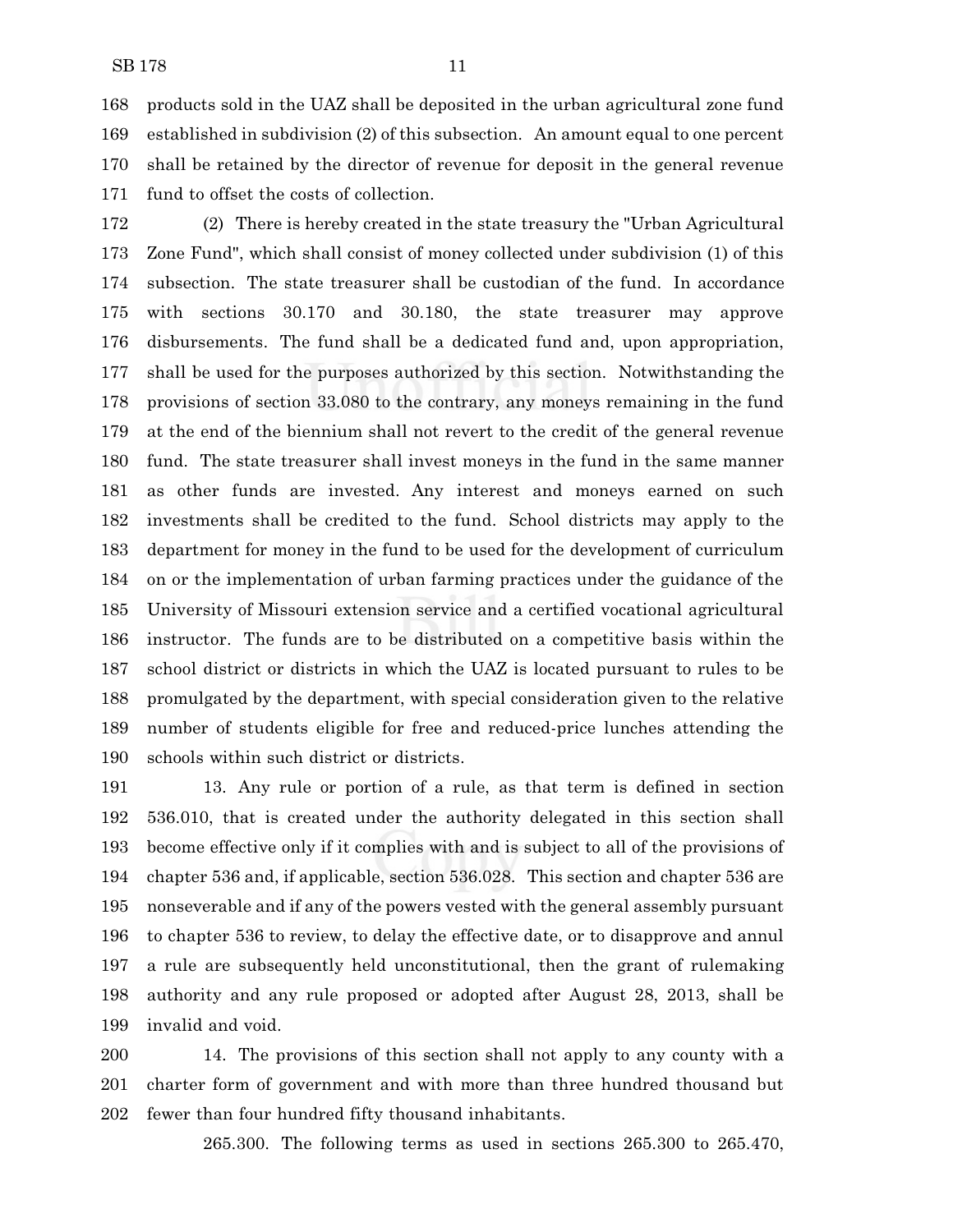unless the context otherwise indicates, mean:

 (1) "Adulterated", any meat or meat product under one or more of the circumstances listed in Title XXI, Chapter 12, Section 601 of the United States Code as now constituted or hereafter amended;

 (2) "Capable of use as human food", any carcass, or part or product of a carcass, of any animal unless it is denatured or otherwise identified, as required by regulation prescribed by the director, to deter its use as human food, or is naturally inedible by humans;

 (3) "Cold storage warehouse", any place for storing meat or meat products which contains at any one time over two thousand five hundred pounds of meat or meat products belonging to any one private owner other than the owner or operator of the warehouse;

 (4) "Commercial plant", any establishment in which livestock or poultry are slaughtered for transportation or sale as articles of commerce intended for or capable of use for human consumption, or in which meat or meat products are prepared for transportation or sale as articles of commerce, intended for or capable of use for human consumption;

 (5) "Director", the director of the department of agriculture of this state, or his authorized representative;

 (6) "Livestock", cattle, calves, sheep, swine, ratite birds including but not limited to ostrich and emu, aquatic products as defined in section 277.024, llamas, alpaca, buffalo, elk **and captive cervids** documented as obtained from a legal source and not from the wild, goats, or horses, other equines, or rabbits raised in confinement for human consumption;

 (7) "Meat", any edible portion of livestock or poultry carcass or part thereof;

 (8) "Meat product", anything containing meat intended for or capable of use for human consumption, which is derived, in whole or in part, from livestock or poultry;

 (9) "Misbranded", any meat or meat product under one or more of the circumstances listed in Title XXI, Chapter 12, Section 601 of the United States Code as now constituted or hereafter amended;

 (10) "Official inspection mark", the symbol prescribed by the director stating that an article was inspected and passed or condemned;

(11) "Poultry", any domesticated bird intended for human consumption;

(12) "Prepared", slaughtered, canned, salted, rendered, boned, cut up, or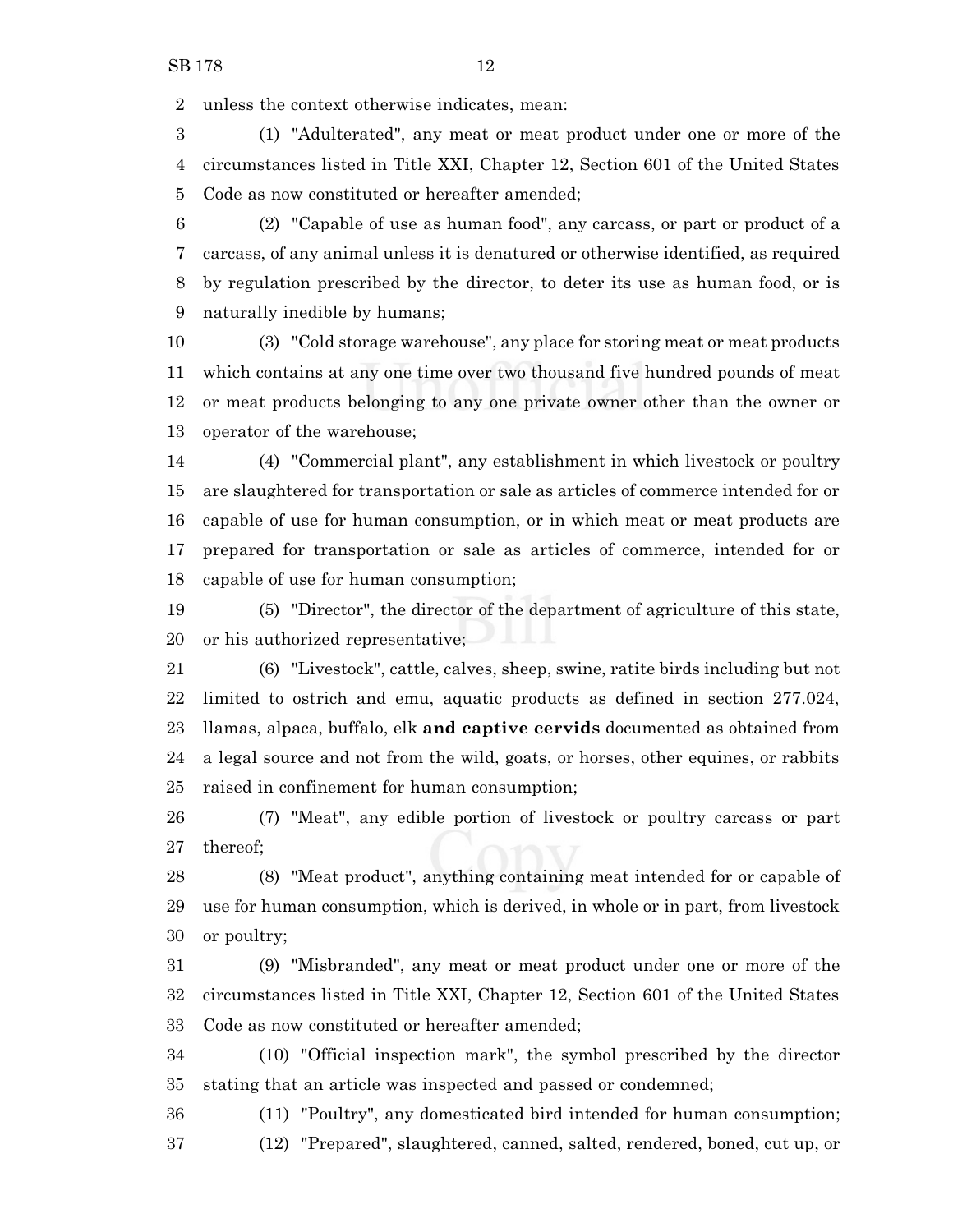otherwise manufactured or processed;

(13) "Unwholesome":

(a) Processed, prepared, packed or held under unsanitary conditions;

 (b) Produced in whole or in part from livestock or poultry which has died other than by slaughter.

265.420. 1. The director may require any commercial plant which slaughters, processes, renders, transports, stores, ships or receives livestock, poultry, meat or meat products intended for human consumption to maintain records relative to the above transactions and may require it to permit an authorized representative of the director to have access to copy such records at reasonable times.

 2. **Any commercial plant which slaughters, processes, renders, transports, stores, ships, or receives captive cervids classified as livestock and not as wildlife that are intended for human consumption shall record each captive cervid's official federal identification tag, the name of the individual requesting the slaughtering, processing, rendering, transportation, storage, shipping, or receiving of the captive cervid, and the name of the farm from which the captive cervid came. If the captive cervid does not have an official federal identification tag, the commercial plant shall not slaughter, process, render, transport, store, ship, or receive the captive cervid, and shall notify the department.**

 **3.** All records required by this section shall be preserved for two years after the transaction has taken place.

**265.550. Farms raising captive cervids defined as livestock under section 265.300 shall not have more than seven captive cervids per acre of land. The farm shall be subject to an annual inspection by the department of agriculture to ensure compliance with this section.**

267.565. Unless the context requires otherwise, as used in sections 267.560 to 267.660, the following terms mean:

 (1) "Accredited approved veterinarian", a veterinarian who has been accredited by the United States Department of Agriculture and approved by the state department of agriculture and who is duly licensed under the laws of Missouri to engage in the practice of veterinary medicine, or a veterinarian domiciled and practicing veterinary medicine in a state other than Missouri, duly licensed under laws of the state in which he resides, accredited by the United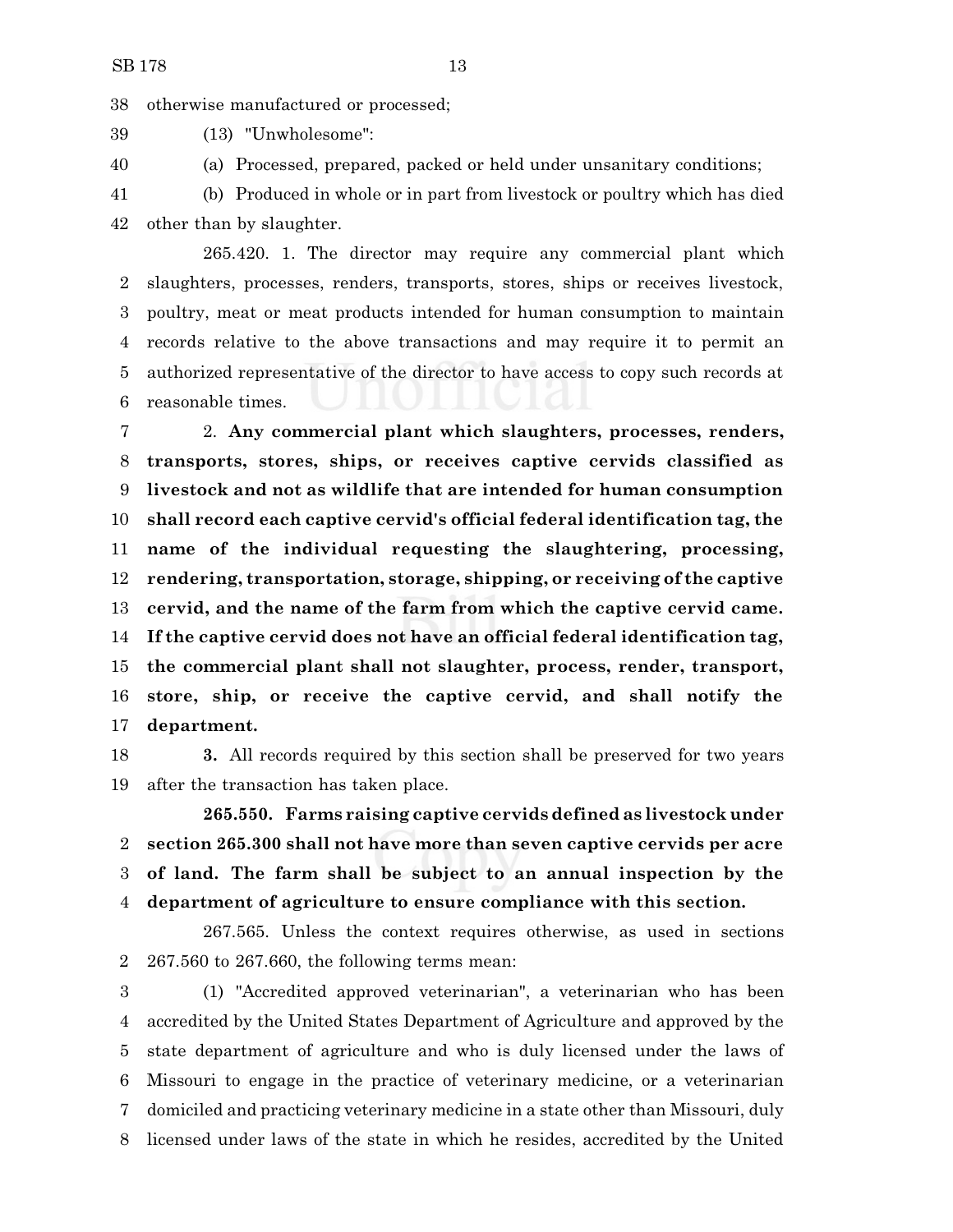States Department of Agriculture, and approved by the chief livestock sanitary official of that state;

 (2) "Animal", an animal of the equine, bovine, porcine, ovine, caprine, or species domesticated or semidomesticated;

(3) "Approved laboratory", a laboratory approved by the department;

 (4) "Approved vaccine" or "bacterin", a vaccine or bacterin produced under the license of the United States Department of Agriculture and approved by the department for the immunization of animals against infectious and contagious disease;

(5) "Bird", a bird of the avian species;

 (6) "Certified free herd", a herd of cattle, swine, goats or a flock of sheep or birds which has met the requirements and the conditions set forth in sections 267.560 to 267.660 and as required by the department and as recommended by the United States Department of Agriculture, and for such status for a specific disease and for a herd of cattle, swine, goats or flock of sheep or birds in another state which has met those minimum requirements and conditions under the supervision of the livestock sanitary authority of the state in which said animals or birds are domiciled, and as recommended by the United States Department of Agriculture for such status for a specific disease;

 (7) "Condition", upon examination of any animal or bird in this state by the state veterinarian or his or her duly authorized representative, the findings of which indicate the presence or suspected presence of a toxin in such animal or bird that warrants further examination or observation for confirmation of the presence or nonpresence of such toxin;

 (8) "Department" or "department of agriculture", the department of agriculture of the state of Missouri, and when by this law the said department of agriculture is charged to perform a duty, it shall be understood to authorize the performance of such duty by the director of agriculture of the state of Missouri, or by the state veterinarian of the state of Missouri or his duly authorized deputies acting under the supervision of the director of agriculture; (9) "Holding period", restriction of movement of animals or birds into or

 out of a premise under such terms and conditions as may be designated by order of the state veterinarian or his or her duly authorized representative prior to confirmation of a contagious disease or condition;

 (10) "Infected animal" or "infected bird", an animal or bird which shows a positive reaction to any recognized serological test or growth on culture or any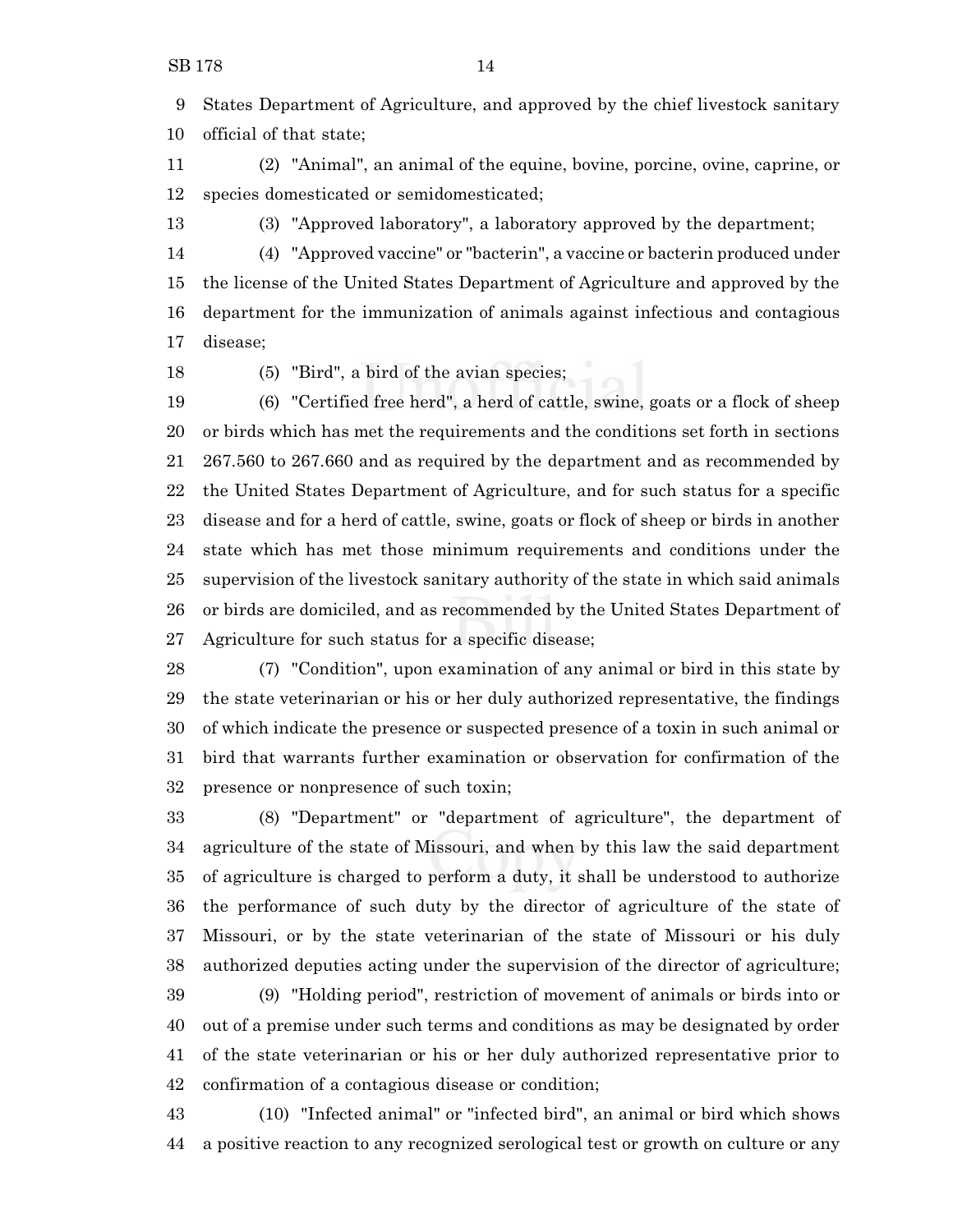other recognized test for the detection of any disease of livestock or poultry as approved by the department or when clinical symptoms and history justifies designating such animal or bird as being infected with a contagious or infectious disease;

 (11) "Isolated" or "isolation", a condition in which animals or birds are quarantined to a certain designated premises and quarantined separately and apart from any other animals or birds on adjacent premises;

 (12) "Licensed market", a market as defined and licensed under chapter 277;

 (13) "Livestock", horses, cattle, swine, sheep, goats, ratite birds including but not limited to ostrich and emu, aquatic products as defined in section 277.024, llamas, alpaca, buffalo, elk **and captive cervids** documented as obtained from a legal source and not from the wild and raised in confinement for human consumption or animal husbandry, poultry and other domesticated animals or birds;

 (14) "Official health certificate" is a legal record covering the requirements of the state of Missouri executed on an official form of the standard size from the state of origin and approved by the proper livestock sanitary official of the state of origin or an equivalent form provided by the United States Department of Agriculture and issued by an approved, accredited, licensed, graduate veterinarian;

 (15) "Public stockyards", any public stockyards located within the state of Missouri and subject to regulations of the United States Department of Agriculture or the Missouri department of agriculture;

 (16) "Quarantine", a condition in which an animal or bird of any species is restricted in movement to a particular premises under such terms and conditions as may be designated by order of the state veterinarian or his duly authorized deputies;

 (17) "Traders" or "dealers", any person, firm or corporation engaged in the business of buying, selling or exchange of livestock on any basis other than on a commission basis at any sale pen, concentration point, farm, truck or other conveyance including persons, firms or corporations employed as an agent of the vendor or purchaser excluding public stockyards under federal supervision or markets licensed under sections 267.560 to 267.660 and under the supervision of the department, breed association sales or any private farm sale.

277.020. The following terms as used in this chapter mean: